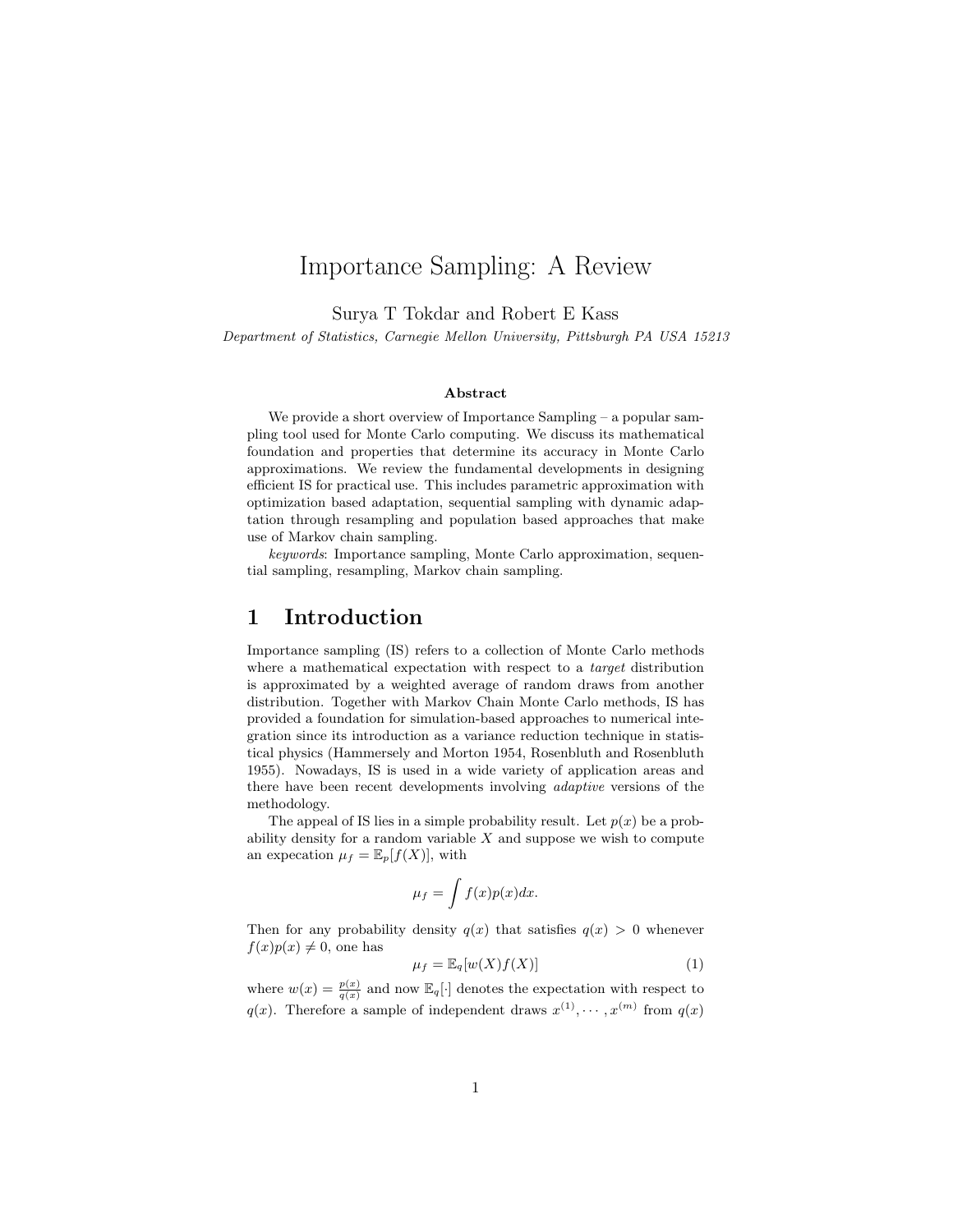can be used to estimate  $\mu_f$  by

$$
\hat{\mu}_f = \frac{1}{m} \sum_{j=1}^{m} w(x^{(j)}) f(x^{(j)}).
$$
\n(2)

In many applications the density  $p(x)$  is known only up to a normalizing constant. Here one has  $w(x) = cw_0(x)$  where  $w_0(x)$  can be computed exactly but the multiplicative constant  $c$  is unknown. In this case one replaces  $\hat{\mu}_f$  with the ratio estimate

$$
\tilde{\mu}_f = \frac{\sum_{j=1}^m w(x^{(j)}) f(x^{(j)})}{\sum_{j=1}^m w(x^{(j)})}.
$$
\n(3)

It follows from the strong law of large numbers that  $\hat{\mu}_f \to \mu$  and  $\tilde{\mu}_f \to \mu_f$ as  $n \to \infty$  almost surely; see Geweke (1989). Moreover a central limit theorem yields that  $\sqrt{m}(\hat{\mu}_f - \mu_f)$  and  $\sqrt{m}(\tilde{\mu}_f - \mu_f)$  are asymptotically normal with mean zero and respective variances  $\mathbb{E}_q[(w(X)f(X) - \mu_f)^2]$ and  $\mathbb{E}_q[w(X)^2(f(X)-\mu_f)^2]$  – whenever these quantities are finite. These asymptotic variances can be consistently estimated by re-using the sampled  $x^{(j)}$  values as  $\frac{1}{m} \sum_j [w(x^{(j)}) f(x^{(j)}) - \hat{\mu}_f]^2$  and  $\sum_j [w(x^{(j)})^2 (f(x^{(j)}) (\tilde{\mu}_f)^2]/[\sum_j w(x^{(j)})]^2$  respectively.

The approximation accuracy offered by IS depends critically on the choice of the trial density  $q(x)$ . Suppose  $f(x) = 1$  for all x, and consequently  $\mu_f = 1$ , but we still want to estimate this by using IS with a trial density  $q(x)$ . In this case the variance of  $\hat{\mu}_f$  is

$$
V_p(\hat{\mu}_f) = \mathbb{E}_q[(w(X) - 1)^2]/m.
$$

For IS to be accurate (with a limited number  $m$  of draws) this variance must be small, which requires  $q(x)$  be approximately proportional to  $p(x)$ for most x.

In a general Monte Carlo problem, where very little is known about the structural properties of the target density  $p(x)$ , it could be challenging to identify a  $q(x)$  that is easy to sample from and yet provides a good approximation to  $p(x)$ . Usually, this problem intensifies with the dimension of x, as the relative volume of x where  $p(x)$  is high becomes extremely small. There are, however, special cases where a reasonable choice of  $q(x)$ , or a class of such distributions, presents itself. This article provides an overview of these cases and the related IS algorithms.

In many applications theoretical properties of  $p(x)$  are used to determine approximation within a family of  $q(x)$  indexed by a low-dimensional vector-valued parameter. A final choice of  $q(x)$  from the chosen family is made by numerically optimizing some pre-specified measure of efficiency. Evaluating this measure can itself require a pilot IS or a recursive scheme of  $IS$  – earning the overall technique the name Adaptive parametric Importance Sampling. This is discussed in detail in Section 2.

When  $x$  is high-dimensional and possibly non-Euclidean, a parametric approximation to  $p(x)$  is hard to obtain. In such cases one strategy is to break the task of approximating  $p(x)$  into a series of low dimensional approximations. In many interesting Monte Carlo problems,  $p(x)$  leads to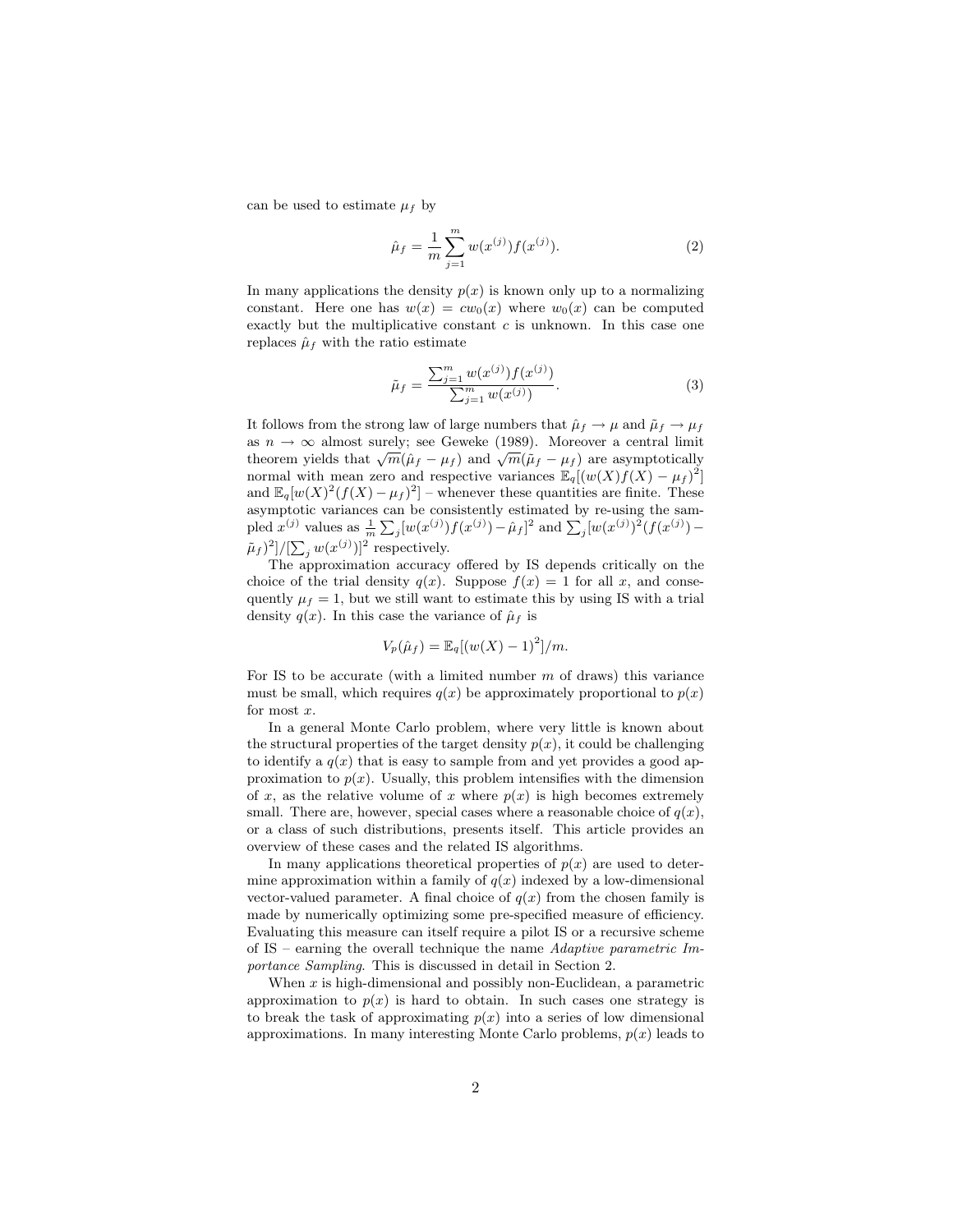a natural chain-like decomposition of  $x$  allowing a sequential construction of  $q(x)$  that takes advantage of this decomposition. The resulting IS, called Sequential Importance Sampling (SIS) is discussed in Section 3. In the absence of a natural decomposition, it is still possible to apply the SIS framework by extending the Monte Carlo problem to an augmented space. A specific implementation of this strategy, known as Annealed Importance Sampling is presented in Section 4.

In Section 5, we review the use of resampling in SIS to adapt dynamically from an initial candidate  $q(x)$  to the target  $p(x)$  without requiring any numerical optimizations. This adaptability of SIS, which takes full advantage of its parallel computing structure, gives it a competitive edge against Monte Carlo methods that rely solely on Markov Chain sampling (MCS). In Section 6, we end with a brief discussion of the current developments in IS research, especially its combination with MCS.

# 2 Adaptive parametric Importance Sampling

In Bayesian statistics and econometric applications,  $p(x)$  often represents an un-normalized posterior density  $p(x) = cg(x)$  over a Euclidean parameter space, known only up to a multiplicative constant  $c > 0$ . In many cases such a  $p(x)$  can be asymptotically well approximated by a multivariate normal distribution with mean given by the posterior mode  $\hat{x} = \operatorname{argmin}_{x}[-\log p(x)]$  and variance matrix given by the inverse of the Hessian of  $-\log p(x)$  at  $\hat{x}$  (see Section 4 of Ghosh *et al.* 2006 and the references therein). It is rather cheap to obtain stable and accurate approximation to these quantities through standard optimization routines. Hence the corresponding multivariate normal density serves as a good candidate for  $q(x)$ . In practice, a multivariate Student density with similar characteristics may be preferred to the multivariate normal choice (see Geweke 1989 and Evans and Swartz 1995). This is because a multivariate Student density, with its heavy tails, provides a higher assurance of the finiteness  $\mathbb{E}_q[w(X)^2]$  and thus that of the variance of  $\tilde{\mu}_f$ .

Oh and Berger (1992, and previously Kloek and van Dijk 1978) extended the above approach by reducing its dependence on the exact asymptotic approximation of  $p(x)$ . They took  $q(x)$  to be given by the density  $q_{\lambda}(x) = t_{\nu}(x | \lambda)$  – the multivariate Student density with a fixed degrees of freedom  $\nu$  and a location-scale  $\lambda = (\mu, \Sigma)$  chosen to minimize

$$
cv^{2}(\lambda) = \int \frac{p(x)^{2}}{t_{\nu}(x \mid \lambda)} dx - 1.
$$
 (4)

Note that  $cv^2(\lambda)$  equals  $\mathbb{E}_q[(w(X)-1)^2]$  and hence, as noted earlier, a small magnitude of this quantity ensures high accuracy in estimating  $\mu_f$ for all  $f(x)$  that are relatively flat with respect to  $p(x)$ . Many authors take the related quantity  $\mathbb{E}_q[w(X)^2]$  as a *rule-of-thumb* measure of efficiency of IS based on a trial density  $q(x)$ ; see Liu (2001) for a discussion. In Oh and Berger (1993), the candidate set for  $q(x)$  was further extended to a finite mixture of the form  $q_{\lambda}(x) = \sum_{i=1}^{k} \pi_i t_{\nu}(x \mid \mu_i, \Sigma_i)$  with  $\lambda = \{(\pi_i, \mu_i, \Sigma_i)\},$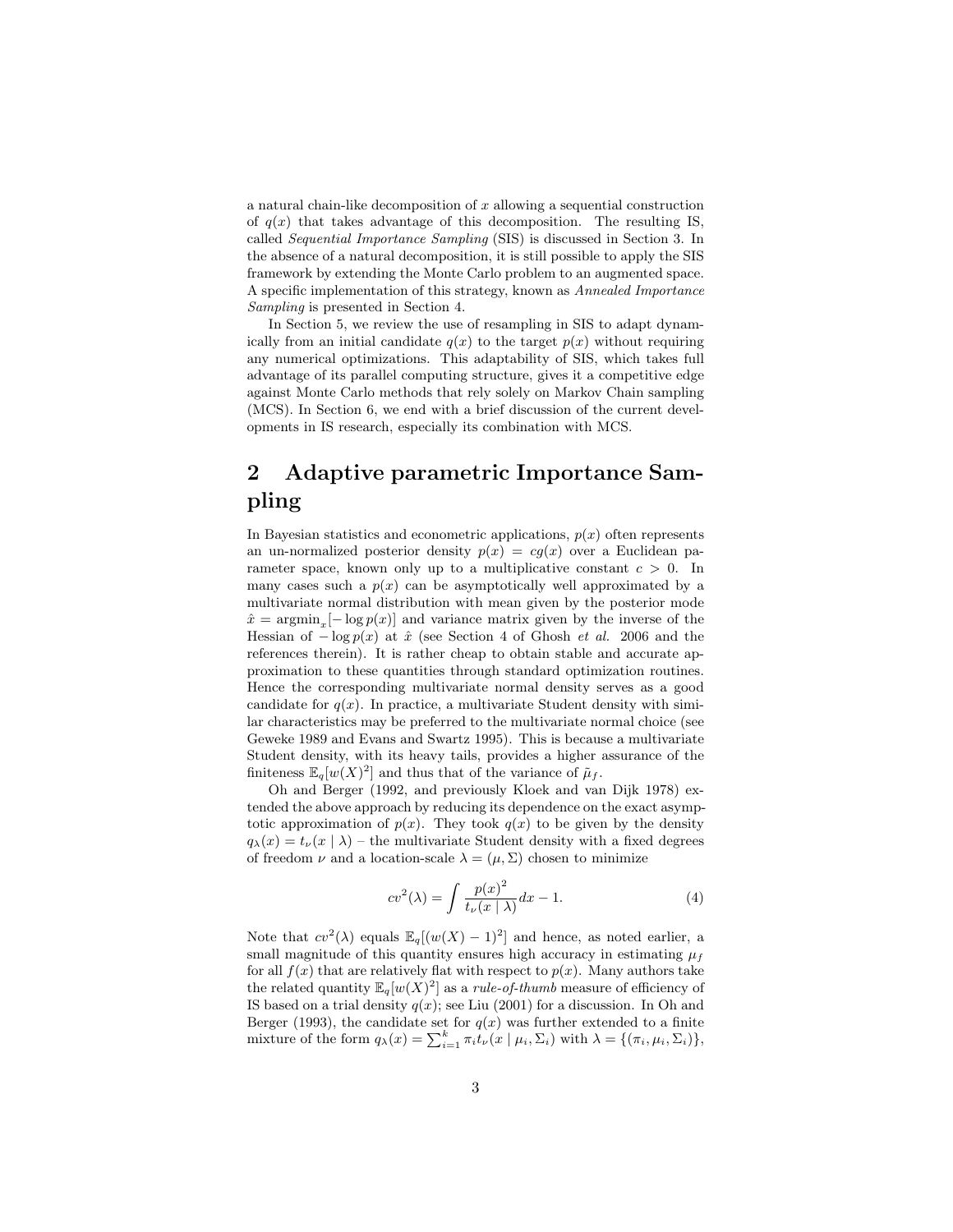to cover the case of multimodal posterior densities. Since the quantity in (4) cannot be computed in closed form or minimized analytically, Oh and Berger (1993) suggested the following approximate optimization. Start with an initial guess  $\lambda^{\text{init}}$  for  $\lambda$  and sample  $x^{(1)}, \dots, x^{(m)}$  from  $q_{\lambda^{\text{init}}}(x)$ . Compute  $\lambda^{\text{opt}} = \operatorname{argmin}_{\lambda} \hat{cv}^2(\lambda; \lambda^{\text{init}})$  where

$$
\widehat{cv}^{2}(\lambda;\lambda') = \frac{\frac{1}{m}\sum_{j=1}^{m} \frac{[g(x^{(j)})/q_{\lambda'}(x^{(j)})]^{2}}{[q_{\lambda}(x^{(j)})]/q_{\lambda'}(x^{(j)})]}}{\left[\frac{1}{m}\sum_{j=1}^{m} g(x^{(j)})/q_{\lambda'}(x^{(j)})\right]^{2}} - 1
$$

is an IS approximation to  $cv^2(\lambda)$  based on the sample drawn from  $q_{\lambda^{\text{init}}}(x)$ .

A variation of the above idea was proposed in Richard and Zhang (2007). For a family of candidates  $q_{\lambda}(x)$ , they suggested choosing  $\lambda = \lambda^{\text{opt}}$ where  $(\alpha^{\text{opt}}, \lambda^{\text{opt}})$  minimizes the pseudo divergence

$$
d(\alpha, \lambda) = \int (\log g(x) - \alpha - \log q_{\lambda}(x))^2 p(x) dx \tag{5}
$$

over  $(\alpha, \lambda)$ . Note that if  $p(x) = q_{\lambda_0}(x)$  for some  $\lambda_0$ , then the above is minimized at  $(-\log c, \lambda_0)$ . As in Oh and Berger (1993), (5) too has to be solved numerically. Richard and Zhang (2007) proposed the following iterative scheme for this. Start with an initial estimate of  $\lambda = \lambda^{(0)}$ . For  $t = 1, 2, \cdots$  compute

$$
(\alpha^{(t+1)}, \lambda^{(t+1)}) = \operatorname{argmin}_{\alpha, \lambda} \sum_{j=1}^{m} (\log g(x_t^{(j)}) - \alpha - \log q_\lambda(x_t^{(j)}))^2 \frac{g(x_t^{(j)})}{q_{\lambda^{(t)}}(x_t^{(j)})}
$$
(6)

where  $x_t^{(j)}$  are drawn from  $q_{\lambda^{(t)}}(x)$ . The attractive feature of this program is that the minimization in  $(6)$  is a generalized, weighted least squares minimization problem for which global solutions are often easy to find. In particular, if  $q_{\lambda}$  is chosen from an exponential family, then the above reduces to a simple least squares problem.

A different adaptive parametric IS was proposed by Owen and Zhou (2000) who combined IS with the method of control variates (see Hammersley and Handscomb 1964). They worked with a single choice of  $q(x)$  but adapted their Monte Carlo method by optimizing over a parametric choice of the control variates. In particular, they took  $q(x) = \sum_{i=1}^{k} \alpha_i q_i(x)$ , with fixed densities  $q_i$ 's and a fixed probability vector  $\alpha = (\alpha_1, \dots, \alpha_k)$ , but proposed to estimate  $\mu_f$  by

$$
\hat{\mu}_{f,\beta} = \frac{1}{m} \sum_{j=1}^{m} \frac{f(x^{(j)})p(x^{(j)}) - \sum_{i=1}^{k} \beta_i q_i(x^{(j)})}{q(x^{(j)})} + \sum_{i=1}^{k} \beta_i
$$

with  $\beta = (\beta_1, \dots, \beta_k)$  minimizing the asymptotic variance of  $\hat{\mu}_{f, \beta}$  given by

$$
\sigma^{2}(\beta) = \int \left( \frac{f(x)p(x) - \sum_{i} \beta_{i}q_{i}(x)}{q(x)} - \mu_{f} + \sum_{i} \beta_{i} \right)^{2} q(x) dx. \tag{7}
$$

A consistent estimate of an optimal  $\beta$  can be found by minimizing

$$
\hat{\sigma}^2(\beta,\beta_0) = \sum_{j=1}^m \left( \frac{f(x^{(j)})p(x^{(j)})}{q(x^{(j)})} - \sum_i \beta_i \frac{q_i(x^{(j)})}{q(x)} - \beta_0 \right)^2
$$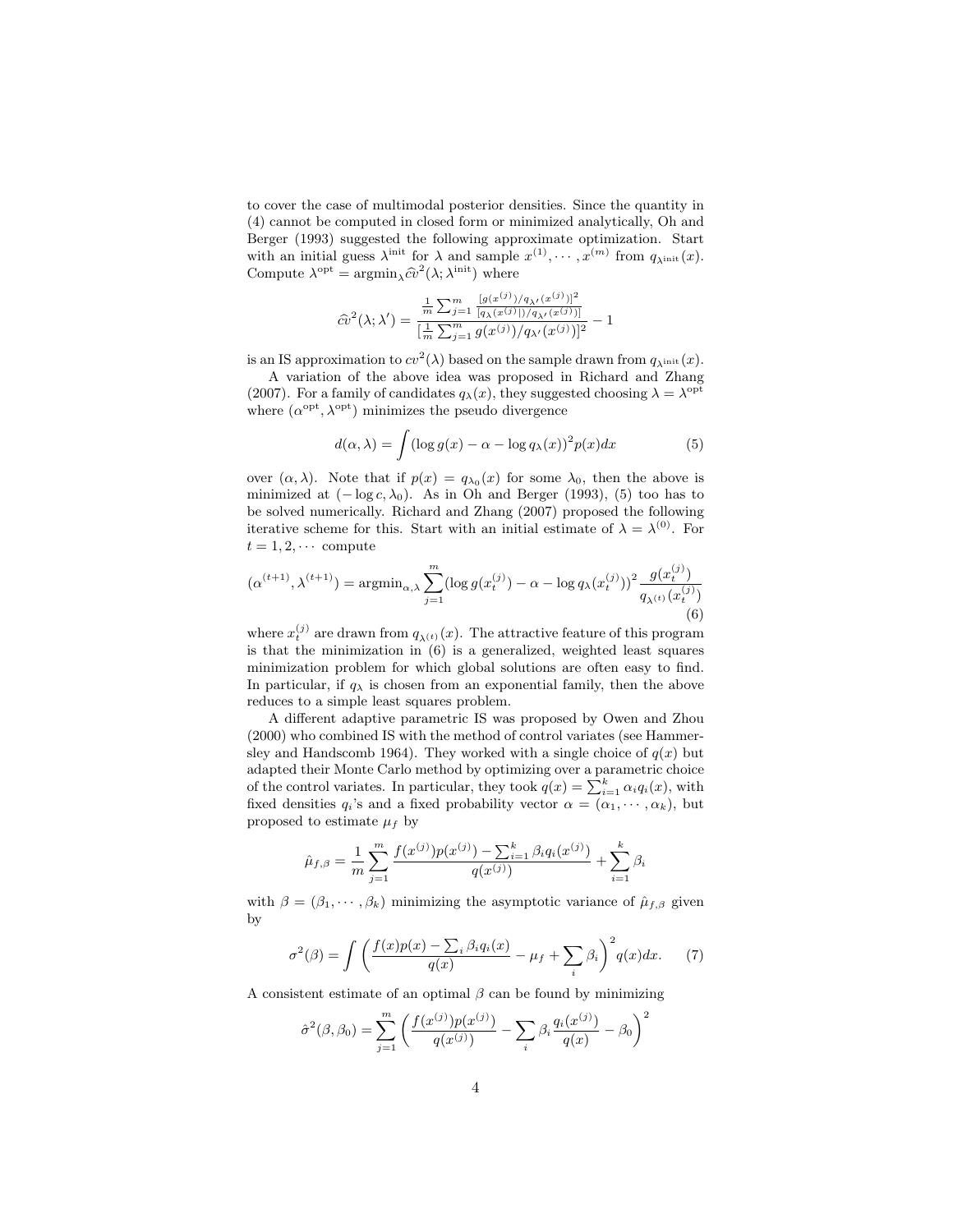through least squares methods. Note that  $\hat{\mu}_{f,\beta}$  requires exact knowledge of  $p(x)$ . When  $p(x) = cg(x)$  with c unknown, one can modify the estimate to become

$$
\tilde{\mu}_{f,\beta} = \frac{\sum_{j=1}^m \frac{f(x^{(j)})g(x^{(j)}) - \sum_{i=1}^k \beta_i q_i(x^{(j)})}{q(x^{(j)})} + \sum_{i=1}^k \beta_i}{\sum_{j=1}^m \frac{g(x^{(j)}) - \sum_{i=1}^k \beta_i q_i(x^{(j)})}{q(x^{(j)})} + \sum_{i=1}^k \beta_i}}.
$$

It is also possible to use two different sets of  $\beta$  in the numerator and the denominator above. This approach is particularly attractive when more than one  $(p(x), f(x))$  are of interest, and at least one of the chosen  $q_i(x)$ is expected to lead to an efficient IS for each pair (see Theorem 2 in Owen and Zhou 2000).

## 3 Sequential Importance Sampling

In many Monte Carlo problems with a high-dimensional  $x$ , the target density  $p(x)$  induces a chain-like decomposition of  $x = (x_1, \dots, x_d)$ , paving the way for generating x sequentially as  $x_{[1:t]} = (x_1, \dots, x_t), 1 \leq t \leq$ d. Such decompositions occur naturally in state-space models (finance, signal-tracking), evolutionary models (molecular physics and biology, genetics) and others (see Section 3 of Liu 2001). Writing  $p(x)$  as

$$
p(x) = p(x_1) \prod_{t=2}^{d} p(x_t | x_{[1:t-1]})
$$

it is easy to see that an efficient IS can be built by using a  $q(x)$  of the form

$$
q(x) = q_1(x_1) \prod_{t=2}^d q_t(x_t | x_{[1:t-1]}),
$$

where  $q_t(x_t | x_{[1:t-1]})$  mimics  $p(x_t | x_{[1:t-1]})$  well. For such a scheme, the importance weight  $w(x) = p(x)/q(x)$ , too, can be computed sequentially as  $w(x) = w_d$  where

$$
w_t = w_{t-1} \frac{p(x_t | x_{[1:t-1]})}{q_t(x_t | x_{[1:t-1]})}
$$
\n(8)

.

and  $w_0 = 1$ . The sequence  $w_t$  can be used to check on the fly the importance of the sample being generated, and one can possibly discard a sample half-way if  $w_t$  starts getting very small. We shall make this idea more precise in the next section.

To facilitate the construction of  $q_t(x_t | x_{[1:t-1]})$ , Liu (2001) presented the above sequential importance sampling (SIS) scheme in a slightly more general form. Liu introduced a sequence of auxiliary distributions  $p_t(x_{[1:t]})$ ,  $1 \leq t \leq d$ , with  $p_d(x_{[1:d]}) = p(x)$  and rewrote the updating equation (8) as  $p_1(x_1; \ldots)$ 

$$
w_t = w_{t-1} \frac{p_t(x_{[1:t]})}{p_{t-1}(x_{[1:t-1]})q_t(x_t | x_{[1:t-1]})}
$$

The auxiliary densities  $p_t(x_{[1:t]})$  could be chosen to approximate the marginal densities  $p(x_{[1:t]})$  with  $p_t(x_t | x_{[1:t-1]})$  serving as a guideline to constructing  $q_t(x_t | x_{[1:t-1]})$ . This general definition accommodates the possibility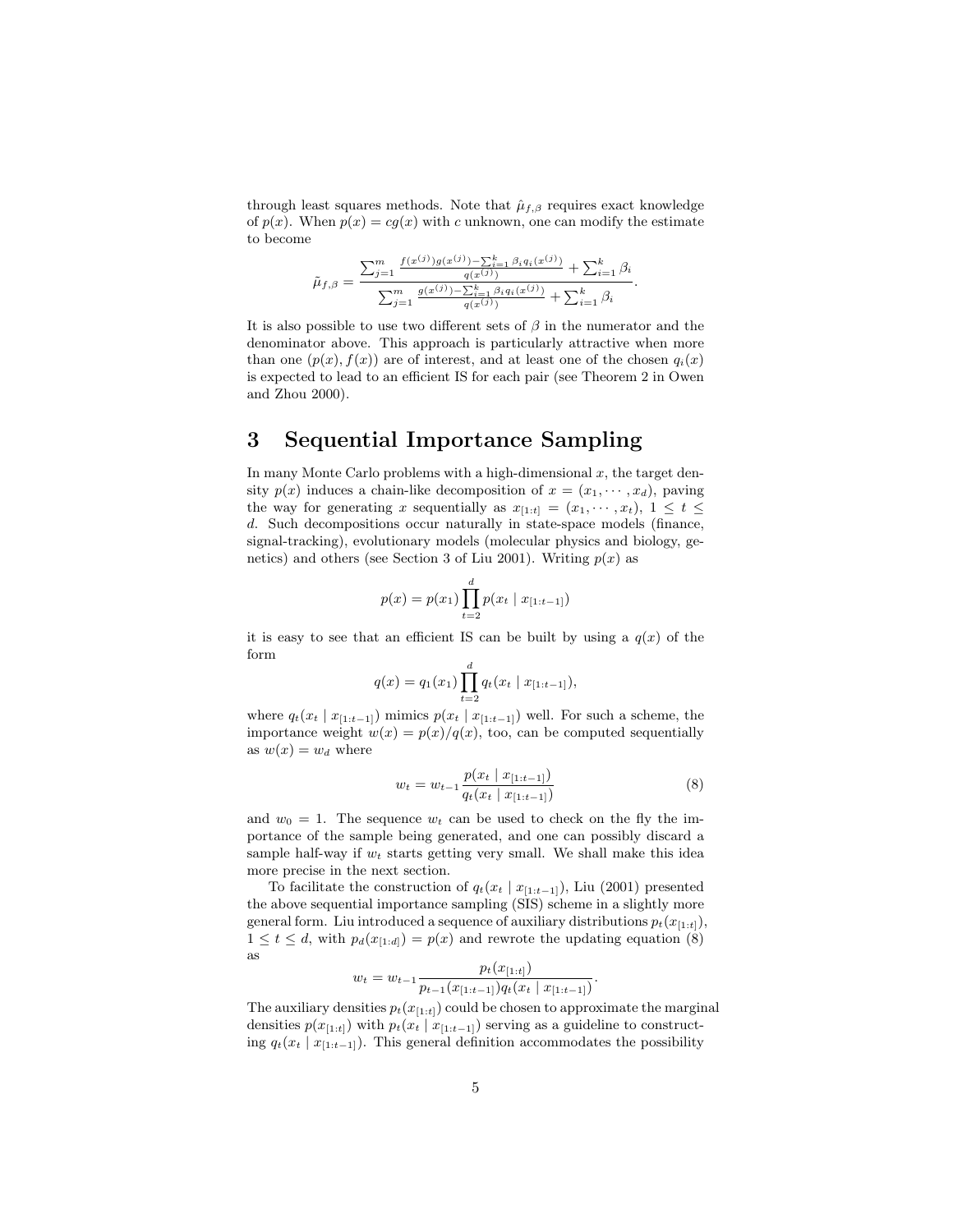that there could be various ways of obtaining a good approximation. We shall illustrate this with two examples of historical and practical relevance.

Consider the task of simulating a length-d self-avoiding-walk (SAW, see Liu 2001) on the 2-dimensional integer lattice starting from  $(0,0)$ . Here  $x = (x_1, \dots, x_d)$  denotes a chain of d integer coordinates  $x_t = (i_t, j_t)$ ,  $1 \leq t \leq d$  such that

$$
(i_t, j_t) \in \{(i_{t-1}-1, j_{t-1}), (i_{t-1}+1, j_{t-1}), (i_{t-1}, j_{t-1}-1), (i_{t-1}, j_{t-1}+1)\}
$$

with  $x_t \neq (0, 0)$  and  $x_t \neq x_s$  for any  $1 \leq s \neq t \leq d$ . Suppose the target distribution  $p(x)$  is the uniform distribution over all length-d SAWs. A reasonable choice of an auxiliary  $p_t(x_{1:t})$  in this case is the uniform distribution on  $x_{[1:t]}$ . Bear in mind that  $p_t(x_{[1:t]}) \neq p(x_{[1:t]})$ . By taking  $q_t(x_t | x_{[1:t-1]}) = p_t(x_t | x_{[1:t-1]})$  it is easy to see that given the first  $t-1$  coordinates  $x_{[1:t-1]}$ , one samples  $x_t$  uniformly from the unoccupied neighbors of  $x_{t-1}$ . Alternatively one can take  $p_t(x_{[1:t]})$  as the marginal distribution of  $x_{[1:t]}$  under a uniform distribution on  $x_{[1:t+1]}$ . In this case  $q_t = p_t(x_t | x_{[1:t-1]})$  leads to a two-step look ahead sampling of  $x_t$  given  $x_{[1:t-1]}$  where a neighbor of  $x_{t-1}$  is selected with probability proportional to the number of unoccupied neighbors it currently has.

In statistical missing data problems, for example, the observables  $z_t$ ,  $1 \leq t \leq n$ , are partitioned into  $z_t = (x_t, y_t)$  with only the  $y_t$  components being actually observed. For maximum likelihood or Bayesian inference on such problems  $p(x)$  often represents the conditional distribution  $f(x | y)$ derived from a joint model  $f(x, y)$  on the complete data z. When  $f(x, y)$ specifies independence or a simple chain structure across  $z_t$ 's, a useful choice of  $p_t(x_{[1:t]})$  is given by  $f(x_{[1:t]} | y_{[1:t]})$  with  $q_t(x_t | x_{[1:t-1]})$  =  $p_t(x_t | x_{[1:t-1]}) = f(x_t | z_{[1:t-1]}, y_t)$ . The corresponding updates of  $w_t$ can be written more compactly as  $w_t = w_{t-1} f(y_t | z_{1:t-1})$ . Because the method fills in the missing components sequentially it is called sequential imputation.

#### 4 Annealed Importance Sampling

The appealing feature of SIS is that it achieves an approximation to  $p(x)$ through a series of simpler approximations of  $p(x_t | x_{[1:t-1]})$  by  $q_t(x_t)$  $x_{[1:t-1]}$ ). In Annealed Importance Sampling (AIS), Neal (2001) introduced a similar construction to handle cases where  $x$  does not admit a natural chain-like decomposition. Like SIS, a sequence of distributions  $p_t(x)$ ,  $0 \leq$  $t \leq d$  is used, with  $p_d(x) = p(x)$ . But each of these densities is defined on the same space on which  $p(x)$  is defined. Here the sequence  $\{p_t(x)\}\$ t forms a bridge of successive approximations from  $p_0(x)$  to  $p(x) = p_d(x)$ . The initial density  $p_0(x)$  is taken to be diffuse and easy to sample from. It is required that at every step, sampling from  $p_{t-1}(x)$  leads to an efficient IS for the immediate target  $p_t(x)$ . This can be achieved for some  $p(x)$  when one defines  $p_t(x) = p_0(x)^{1-b_t} p(x)^{b_t}$  with  $0 = b_0 < b_1 < \cdots < b_d = 1$ . This gradual morphing of a diffuse  $p_0(x)$  to a possibly well concentrated  $p(x)$  is reminiscent of the cooling schedules applied in Simulated Annealing (SANN) for function optimization. In fact, Neal (2001) introduced AIS as an IS-augmented version of SANN fit for Monte Carlo approximations.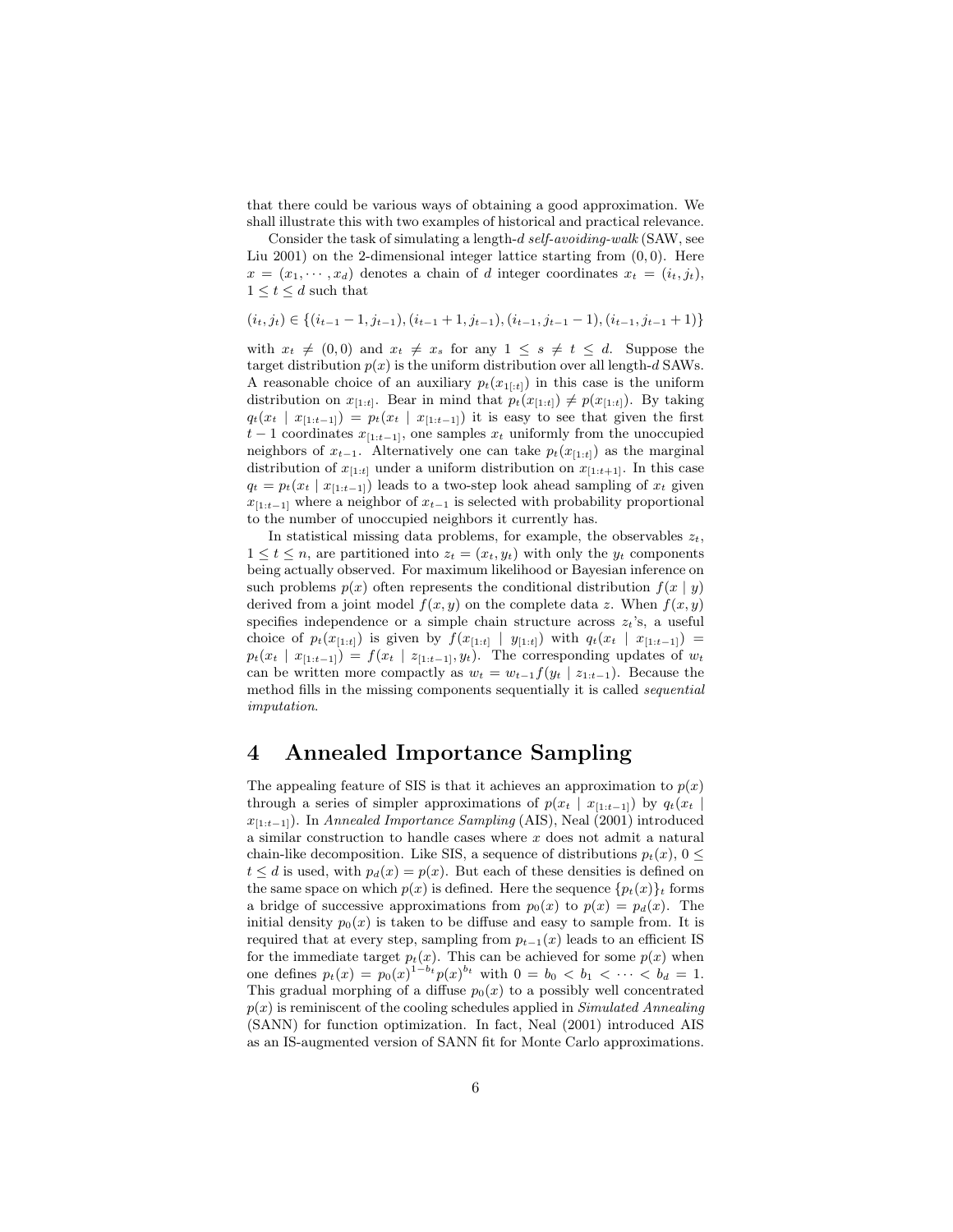In AIS, a random draw of x is made by sequentially drawing  $x_{(t)}$ ,  $0 \le t \le d$ , and equating  $x = x_{(d)}$  as follows. One starts by drawing  $x_{(0)}$ from  $p_0(x)$  and sets  $w_0 = 1$ . Then, for  $t = 1, \dots, d$ 

1. Sample  $x_{(t)}$  from  $g_t(\cdot \mid x_{(t-1)})$ .

2. Set 
$$
w_t = w_{t-1} \frac{p_t(x_{(t-1)})}{p_{t-1}(x_{(t-1)})}
$$

where  $g_t(x' | x)$  is a transition kernel that leaves  $p_t(x)$  invariant:

$$
g_t(x' \mid x) \ge 0, \int g_t(x' \mid x) dx' = 1, \int p_t(x) g_t(x' \mid x) dx = p_t(x'). \quad (9)
$$

Taking  $\tilde{g}_t(x' | x) = g_t(x | x')p_t(x')/p_t(x)$  – the reversal of  $g_t$  – it can be shown that  $w_d$  gives the proper importance weight  $p^*(x^*)/q^*(x^*)$  for the target density

$$
p^*(x^*) = p_d(x_{(d)}) \times \tilde{g}_d(x_{(d-1)} | x_{(d)}) \times \cdots \times \tilde{g}_1(x_{(0)} | x_{(1)})
$$

on the augmented variable  $x^* = (x_{(0)}, x_{(1)}, \cdots, x_{(d)})$  with

$$
q^*(x^*) = p_0(x_{(0)}) \times g_1(x_{(1)} \mid x_{(0)}) \times \cdots \times g_d(x_{(d)} \mid x_{(d-1)})
$$

as determined by the AIS sampling scheme. The marginal distribution of  $x_{(d)}$  determined by  $p^*(x^*)$  is simply  $p_d(x_{(d)}) = p(x_{(d)}).$ 

Note that  $g_t(x' | x)$  is left completely unspecified beyond the requisite invariance property (9). One can tap into the vast literature of Markov Chain Monte Carlo to construct a suitable transition kernel  $g_t(x' | x)$ . A simple choice is a few Metopolis or Gibbs updates of x with  $p_t(x)$  as the target density. AIS also offers complete flexibility in the choice of the number of steps d and the intermediate densities  $p_d(x)$ . This choice can have a major impact on the performance of the algorithm; see Lyman and Zuckerman (2007) and Godsill and Clapp (2001).

## 5 SIS with Resampling

In all of the SIS implementations detailed above, the m samples  $x^{(1)}, \dots, x^{(m)}$ are drawn in a non-interactive parallel manner. In such schemes, most of the corresponding weights  $w^{(j)} = w(x^{(j)})$  are very small and contribute only a little to the computation of  $\hat{\mu}_f$  or  $\tilde{\mu}_f$ . This becomes particularly problematic when  $x$  is high dimensional. For example, in SIS, it can be shown that the weight sequence  $w_t$  forms a martingale and hence its coefficient of variation  $cv_t^2 = \mathbb{V}\text{ar}(w_t)/\mathbb{E}(w_t)^2$  explodes to infinity as t increases (Kong et al. 1994). Consequently, a very small proportion of the final draws  $x^{(j)}$  carry most of the weight – making the SIS estimate rather inefficient.

A simple fix of this, known as the enrichment method, was proposed by Wall and Erpenbeck (1959). Their idea was to grow all the  $x_{[1:t]}^{(j)}$ ,  $j \leq 1 \leq m$  – each called a stream – simultaneously, and at intermediate check points  $1 \le t_1 \le \cdots \le t_k \le d$ , replace the streams with small current weights  $w_t^{(j)}$  with replicates of the streams with large current weights. A simple re-weighting of the resulting streams makes the whole process a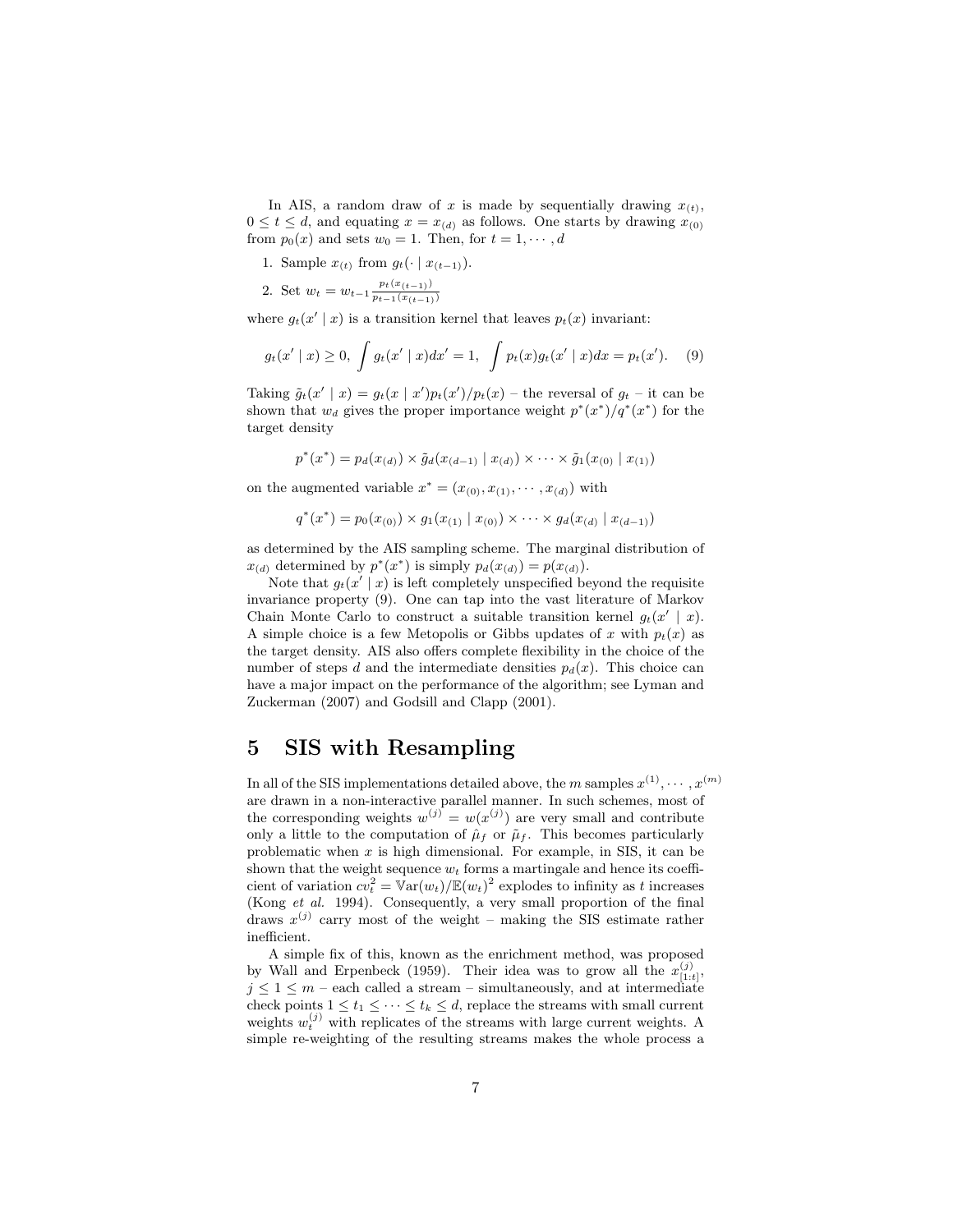valid IS scheme. Grassberger (1997) further suggested making the check points dynamic. In his Pruned-enriched Rosenbluth method (PERM) each current stream is either removed or replicated (or grown according to the original SIS scheme) based on its current weight being smaller than a lower cut-off  $c_t$  or larger than an upper cut-off  $C_t$  (or otherwise). Note that the total number of streams may not remain the same.

A related idea of replicating the "good" streams was explored by Gordon et al. (1993) for the special IS method known as the bootstrap filter (also particle filter) for non-linear/non-Gaussian state space models. The setting here is similar to the missing data problem discussed in the previous section with the following important differences: (A) the model on  $f(y, x)$  is assumed to have the following Markov structure

$$
f(y, x) = \prod_{t=1}^{n} [f_{\text{state}}(x_t | x_{t-1}) f_{\text{obs}}(y_t | x_t)]
$$

and (B)  $f(x_t | x_{t-1}, y_t)$  is not assumed to be easy to sample from, making the choice  $q_t(x_t | x_{[1:t-1]}) = f(x_t | z_{[1:t-1]}, y_t)$  infeasible. The choice of  $q_t(x_t | x_{t-1}) = f_{state}(x_t | x_{t-1})$  is assumed feasible, but it often leads to an extremely large  $cv_t^2$ . Gordon *et al.* (1993) improved upon this through an extra resampling stage as follows. At stage t, draw  $x_t^{(*j)}$ ,  $1 \le j \le m$ the from  $f_{\text{state}}(x_t \mid x_{t-1}^{(j)})$  and weight each draw by  $w_t^{(j)} \propto f_{\text{obs}}(y_t \mid x_t^{(*j)})$ . Resample from  $\{x_t^{(*1)}, \dots, x_t^{(*m)}\}$  with weights  $w_t^{(j)}$  to produce the next stage draws  $\{x_t^{(1)}, \dots, x_t^{(m)}\}$ . At completion, each stream gets weighed equally  $(w_d^{(j)} = 1/m)$  for evaluating the estimate  $\tilde{\mu}_f$ . This estimate is guaranteed to converge to  $\mu_f$  as the number of streams (also known as particles in state-space literature) tends to infinity.

Liu and Chen (1998) introduced SIS with resampling (SISR) by combining across-stream resampling with a dynamic choice of check points. In SISR, a decision of resampling at state  $t$  is made by checking the current coefficient of variation  $cv_t^2$  of the weights  $\{w_t^{(j)}, \cdots, w_t^{(j)}\}$  against a prespecified cut-off  $c_t$  (typically growing with t at a polynomial rate). If  $cv_t^2$ exceeds  $c_t$ , then  $x_{[1:t]}^{(j)}$ 's are updated by resampling from  $\{x_{[1:t]}^{(1)}, \cdots, x_{[1:t]}^{(m)}\}$ with probability proportional to  $w_t^{(j)}$ . Each resampled stream is then assigned a weight  $\sum_j w_t^{(j)} / m$ . A check on the coefficient of variation guards against unwanted pruning when all streams have similar weights. Chen et al. (2005) further modified SISR to allow resampling along a different time measurement than the original stage index  $t$ . The modified algorithm, called SIS with stopping time resampling (SISSTR) determines check points by applying a stopping rule on each stream separately. Once all streams have reached their first stop, they are pooled together and a resampling is done if the coefficient of variation of the current weights exceeds a pre-specified cut-off. The streams then grow in parallel until the next stop is reached by each, and so on. An interesting application of this was presented in Chen et al. (2005) to the coalescent model of Kingman (1982) where SISSTR remarkably improved a naive SIS due to Griffiths and Tavaré (1994).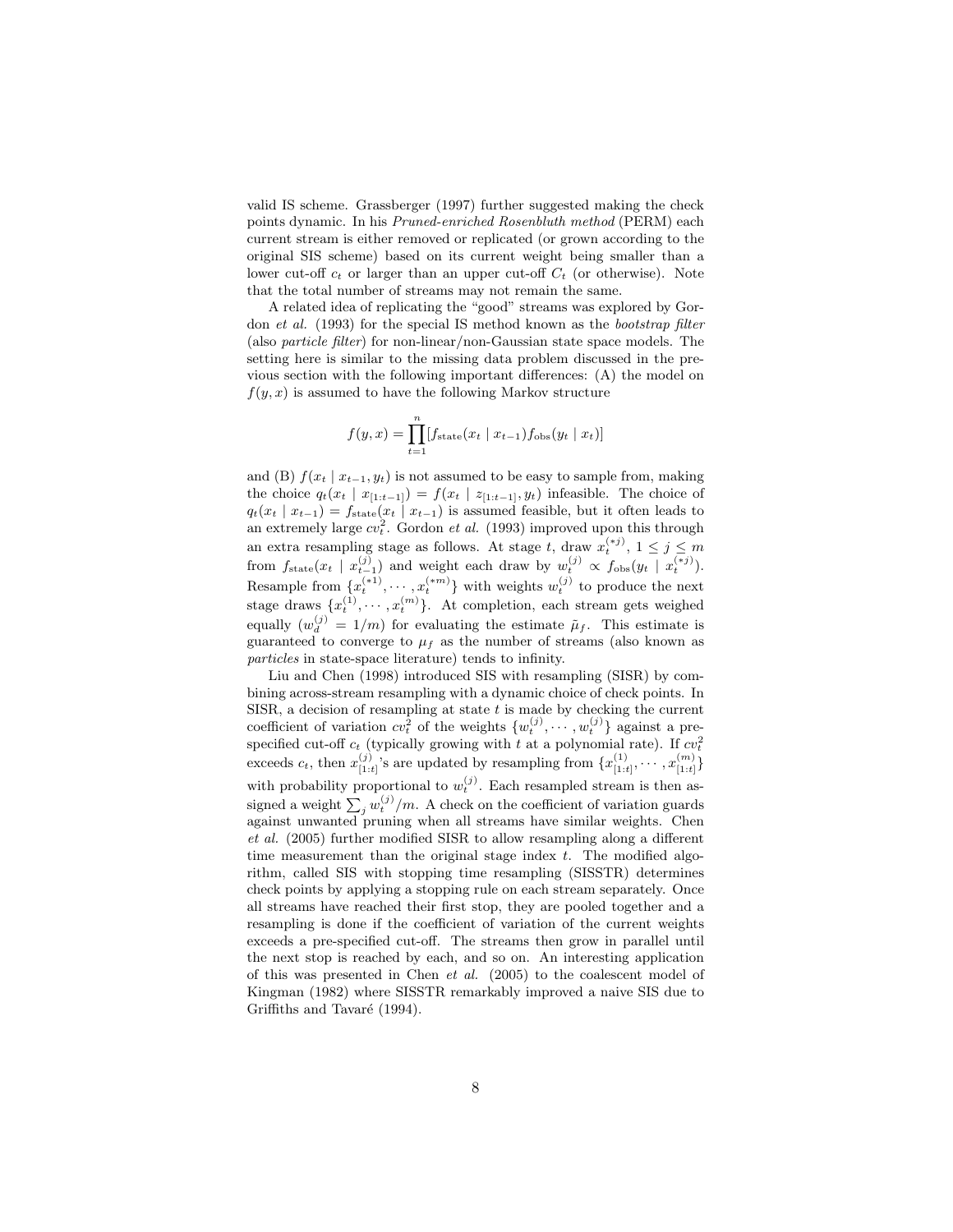### 6 SIS and Markov Chain Sampling

The introduction of resampling and the use of transition kernels have largely expanded the scope of SIS algorithms. The latter development has brought these algorithms closer to Monte Calro methods that use Markov chain sampling to generate a sequence of dependent draws from a target density by exploring it through appropriate transition kernels. A consensus is rapidly emerging that much can be gained by combining these two approaches together. The AIS algorithm, in which Markov chain sampling (MCS) facilitates SIS on an artificially augmented space, gave the first formal exploration of such a combination. The Population Monte *Carlo* (PMC) algorithm of Cappé *et al.* (2004) – inspired by a resampling enriched AIS due to Hukushima and Iba (2001) – went in the reverse direction. In PMC, a resampling based SIS facilitates MCS by adaptively choosing transition kernels that lead to most efficient exploration of the target distribution. Del Moral et al. (2006) proposed an extremely flexible theoretical framework for an effective symbiosis of IS and MCS in population based simulation methods for sequential Monte Carlo problems; see also Jasra et al. (2007) and Fernhead (2008). In these methods, a pool of draws is generated sequentially in an interactive, parallel manner. MCS guides local exploration by each stream in the pool and importance sampling enables the pool to decide how to efficiently redistribute its streams in the vast space it is trying to explore. Such confluence of MCS and IS will be an important direction for future Monte Carlo research.

## References

- [1] Cappé, O., Guillin, A., Marin, J. M. and Robert, C. P. (2004). Population Monte Carlo. Journal of Computational and Graphical Statistics (13) 907-929.
- [2] Chen, Y., Xie, J. and Liu, J. S. (2005). Stopping-time Resampling for Sequential Monte Carlo Methods. Journal of the Royal Statistical Society, Series B (67) 199-217.
- [3] Del Moral, P., Doucet, A. and Jasra, A. (2006). Sequential Monte Carlo Samplers. Journal of the Royal Statistical Society, Series B (68) 411-436.
- [4] Evans, M. and Swartz, T. (1995). Methods for Approximating Integrals in Statistics with Special Emphasis on Bayesian Integration Problems. Statistical Science (10) 254-272.
- [5] Fernhead, P. (2008). Computational Methods for Complex Stochastic Systems: A Review of some Alternatives to MCMC. Statistics and Computing (18) 151-171.
- [6] Geweke, J. (1989). Bayesian Inference in Econometric Models Using Monte Carlo Integration. Econometrica (57) 1317-1339
- [7] Ghosh, J. K, Delampady, M. and Samanta, T. (2006). An Introduction to Bayesian Analysis: Theory and Methods. Springer, New York () -.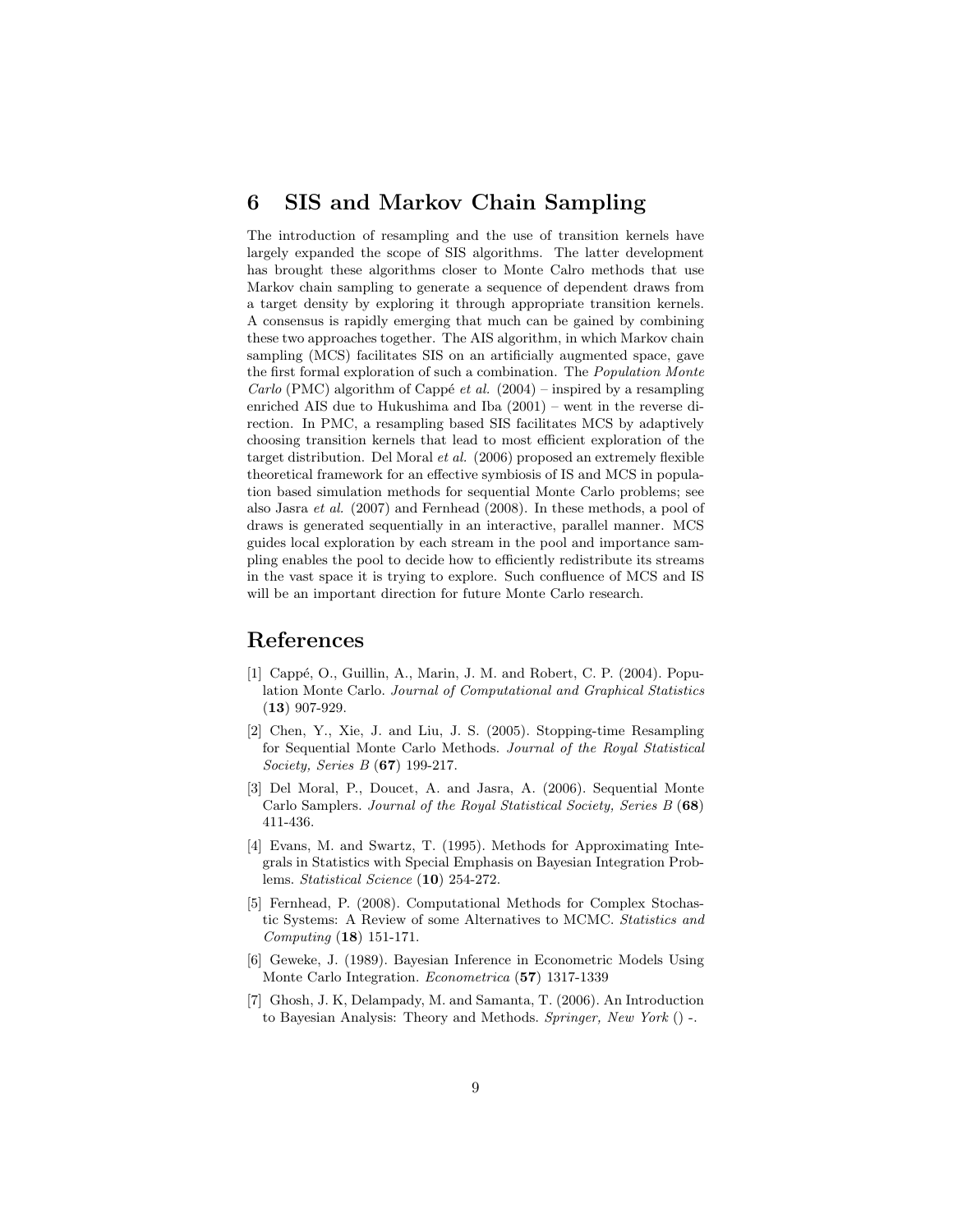- [8] Godsill, S. J. and Clapp, T. C. (2001). Improvement Strategies for Monte Carlo Particle Filters. In A Doucet, J. F. G. De Freitas, and N. J. Gordon, Editors, Sequential Monte Carlo Methods in Practice. New York: Springer-Verlag.
- [9] Gordon, N. J., Salmond, D. J. and Smith, A. F. M. (1993). Novel Approach to Nonlinear Non-Gaussian Bayesian State Estimation. IEE Proceedings on Radar and Signal Processing (140) 107-113.
- [10] Grassberger, P. (1997). Pruned-enriched Rosenbluth Method: Simulations of  $\theta$  Polymers of Chain Length up to 1,000,000. Physical Review  $E($ **56** $)$  3682-3693.
- [11] Griffiths, R. C. and Tavaré, S. (1994). Simulating Probability Distributions in the Coalescent. Theoretical Population Biology (46) 131-159.
- [12] Hammersley, J. M. and Handscomb, D. C. (1964). Monte Carlo Methods. Methuen's Monographs on Applied Probability and Statistics, Methuen: Wiley, London.
- [13] Hammersely, J. M. and Morton, K. W. (1954). Poor Man's Monte Carlo. Journal of the Royal Statistical Society, Series  $B(16)$  23-38.
- [14] Hukushima, K. and Iba, Y. (2003). Population Annealing and Its Application to a Spin Glass. The Monte Carlo Method in the Physical Sciences: J. E. Gubernatis Editor (690) 200-206.
- [15] Jasra, A., Stephens, D. A. and Holmes, C. C. (2007). On Population Based Simulation for Static Inference. Statistics and Computing (17) 263-279.
- [16] Kingman, J. F. C. (1982). On the Genealogy of Large Populations. The Journal of Applied Probabibility A (19) 27-43.
- [17] Kloek, K. and van Dijk, H. K. (1978). Bayesian Estimates of Equation System Parameters: An Application of Integration by Monte Carlo.  $Econometrica (46) 1-20.$
- [18] Kong, A. Liu, J. S. and Wong W. H. (1994). Sequential Imputations and Bayesian Missing Data Problems. Journal of the American Statistical Association (89) 278-288.
- [19] Liu, J. S. (2001). Monte Carlo Strategies in Scientific Computing. Springer.
- [20] Liu, J. S. and Chen, R. (1998). Sequential Monte Carlo Methods for Dynamic Systems. Journal of the American Statistical Association (93) 1032-1044.
- [21] Lyman, E. and Zuckerman, D. M. (2007). Annealed Importance Sampling of Peptides. Journal of Chemical Physics (126) 065101-.
- [22] Neal, R. M. (2001). Annealed Importance Sampling. Statistics and Computing (11) 125-139.
- [23] Oh, M.-S. and Berger, J. O. (1992). Adaptive Importance Samplin in Monte Carlo Integration. Journal of Statistical Computation and Simulation (41) 143-168.
- [24] Oh, M.-S. and Berger, J. O. (1992). Integration of Multimodal Functions by Monte Carlo Importance Sampling. Journal of the American Statistical Association (88) 450-456.